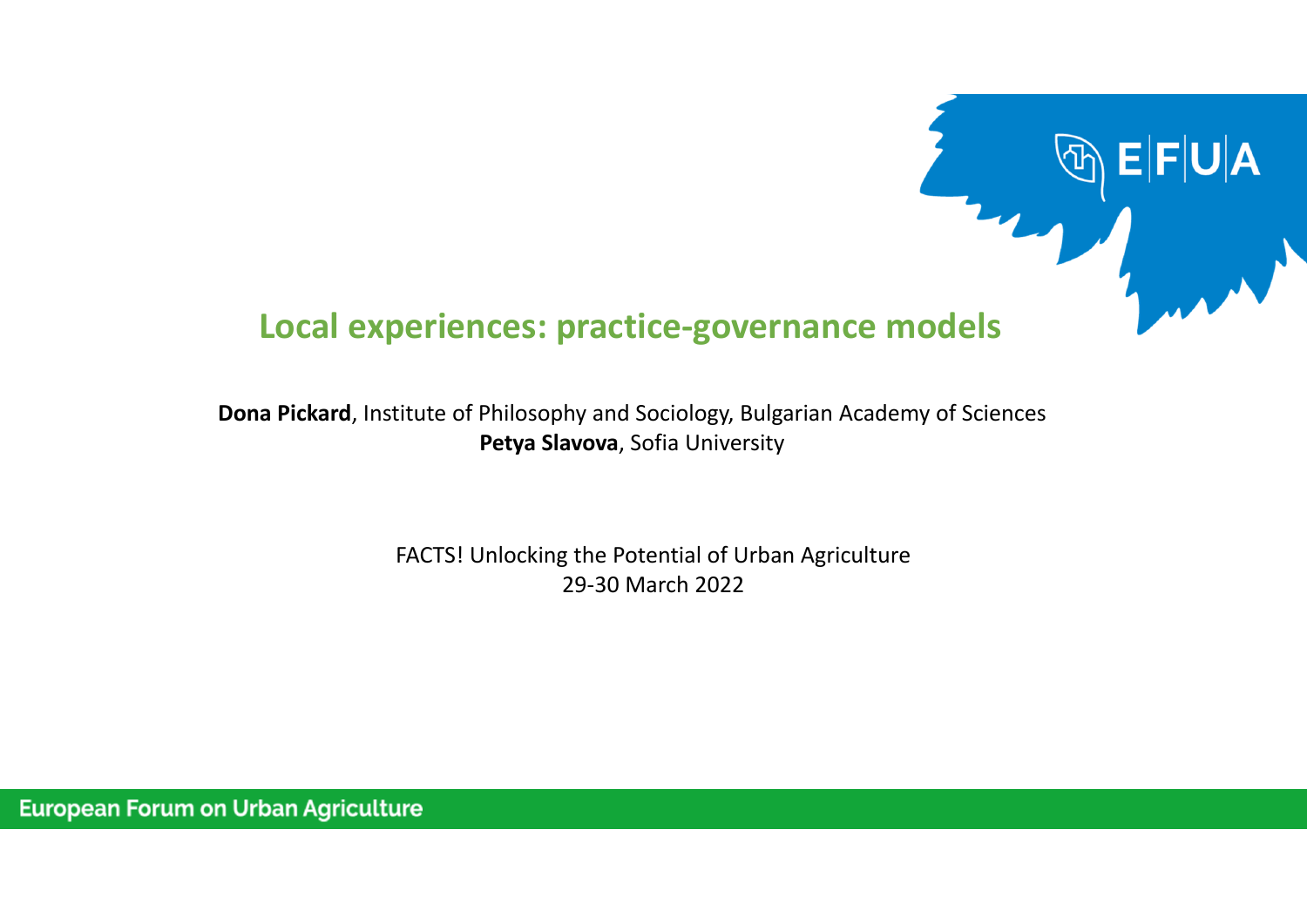

### **What is UA governance?**

The process of interaction based on social practices, institutions and power relations that help coordinate, steer, and maintain the ongoing operations of urban agriculture activities. Models of governance are embedded into social, spatial and historic context of places and communities as well as in the legal regulations.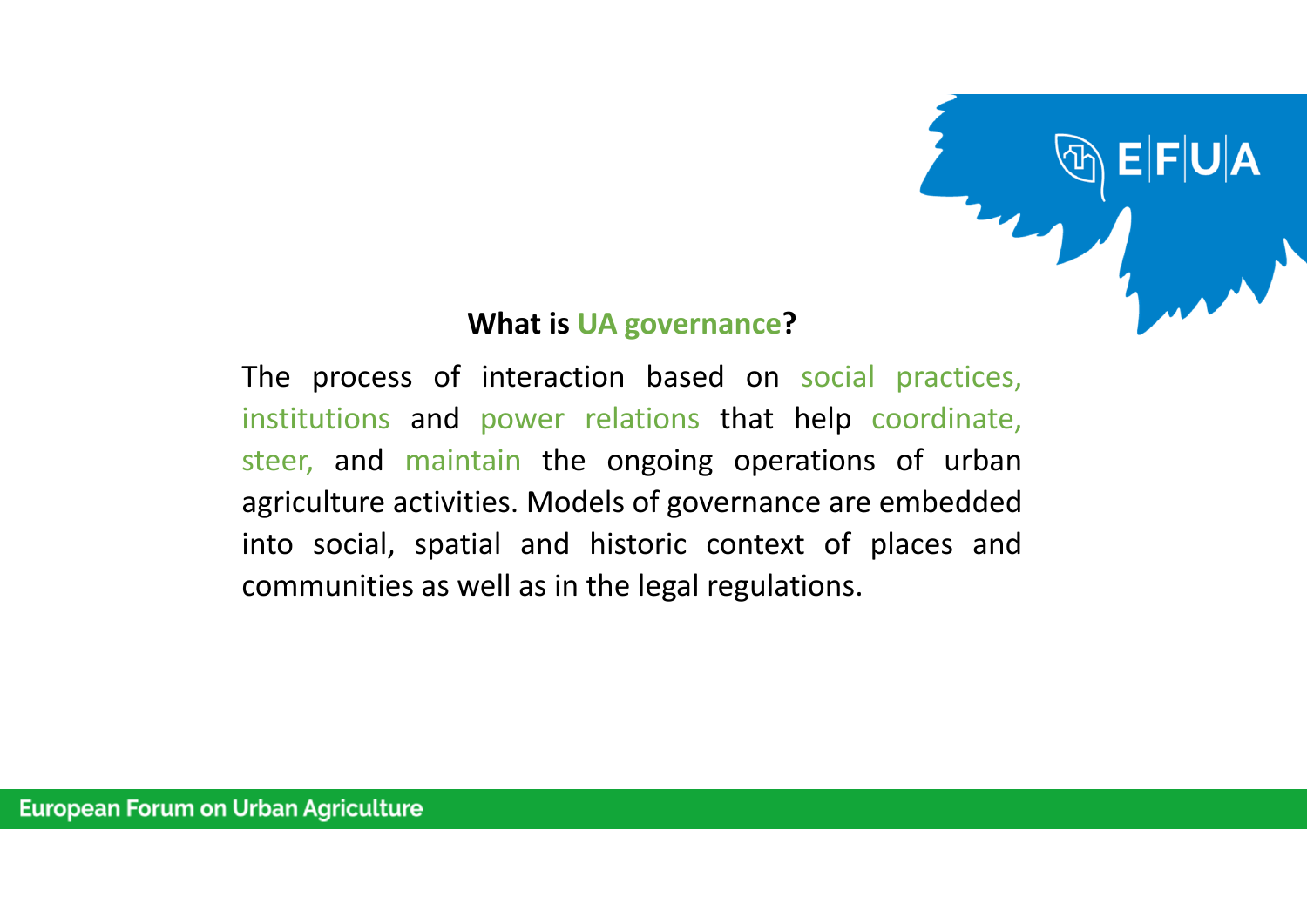**Why is UA governance important in EFUA?**

Successful UA governance makes UA practices more sustainable and effective in achieving social, economic and environmental benefits for cities.

So what makes <sup>a</sup> UA governance successful?

**Successful UA governance models at city level share <sup>a</sup> common characteristic:**

**They are based on participatory decision making processes that involve all relevant stakeholders in UA: local government, civil society, the private sector, gardeners themselves**.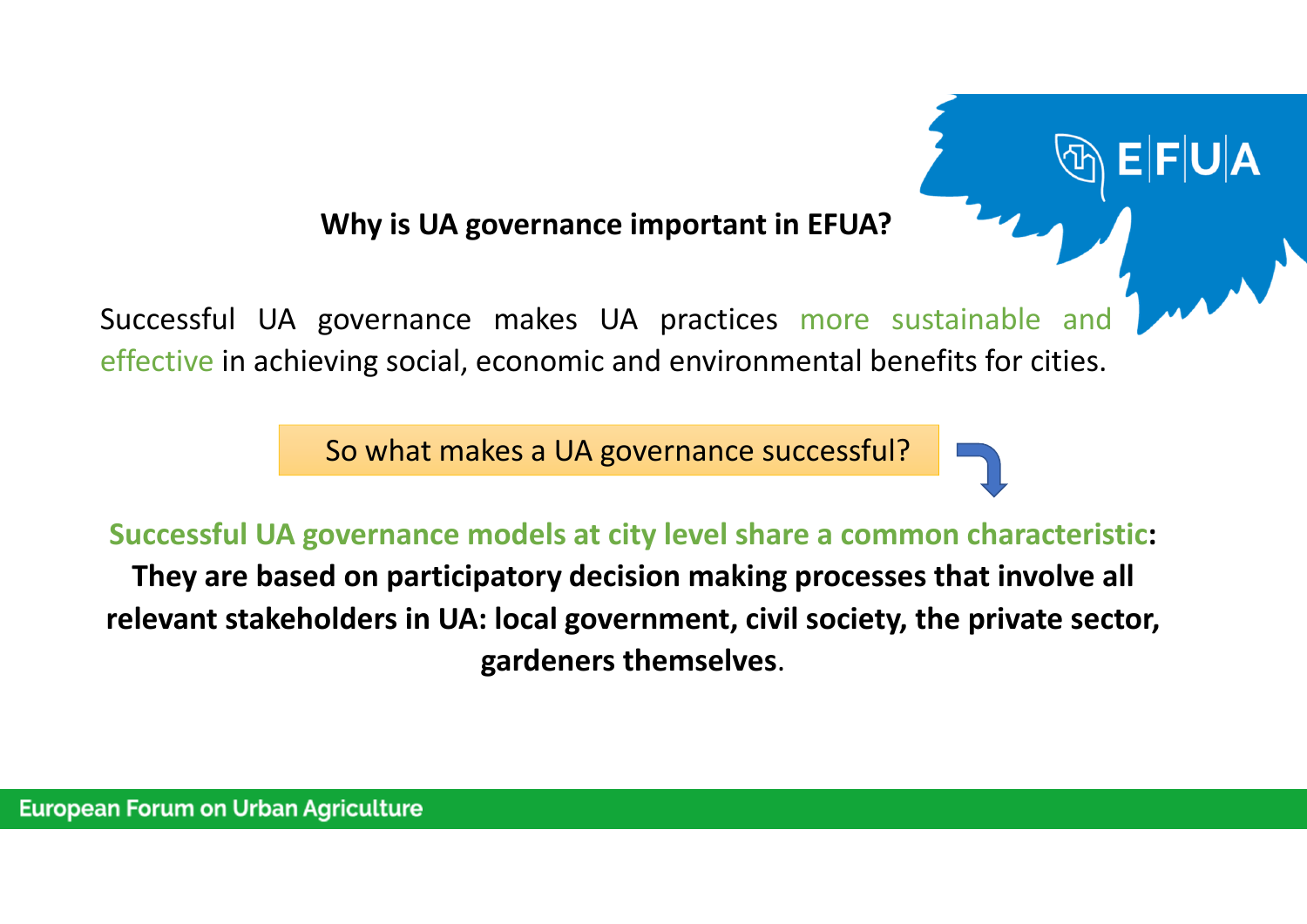

# **What else do we need to know?**

Different governance approaches lead to different results.

Our task is to understand better how the different governance processes lead to different forms of UA and to different benefits.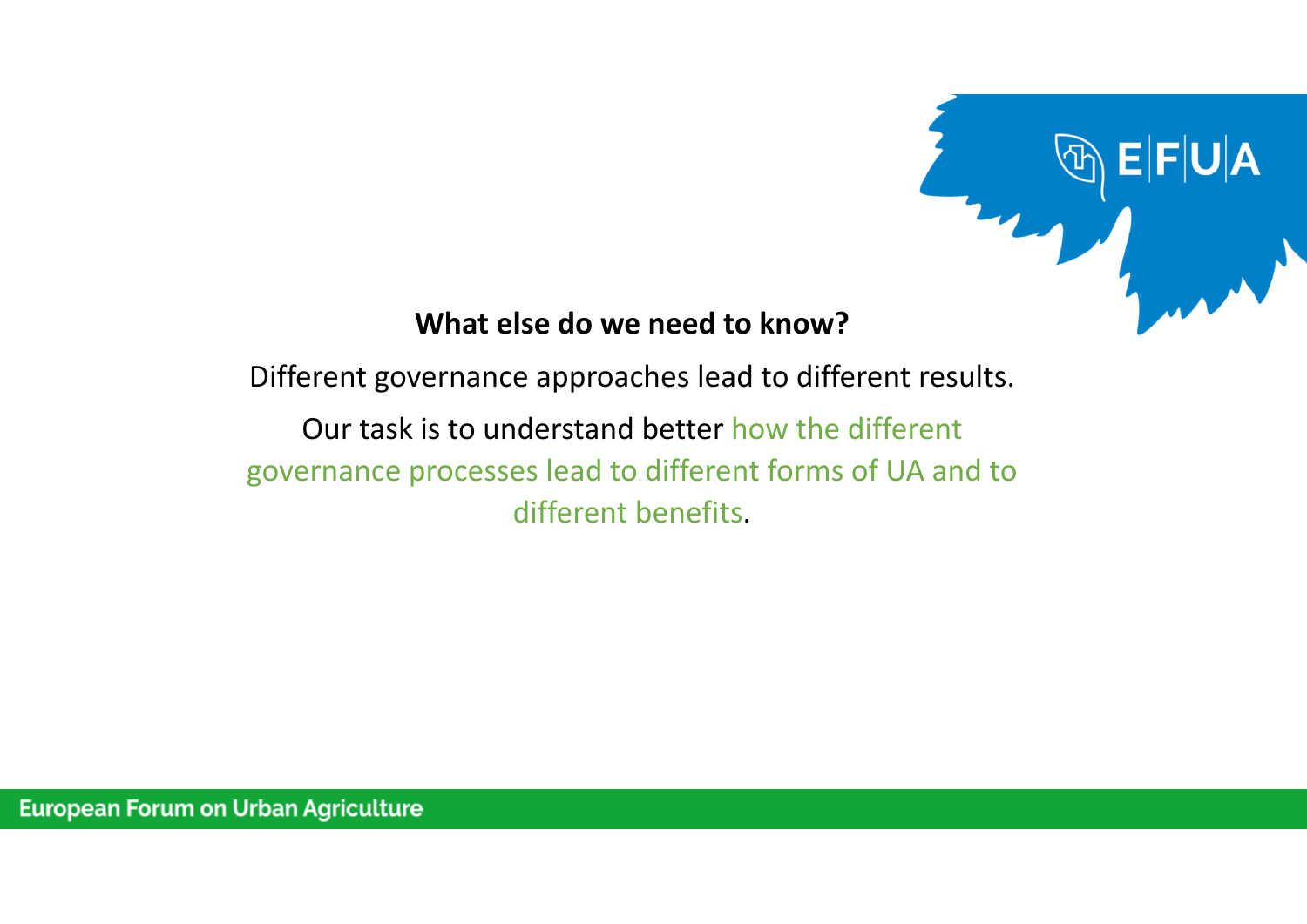## **How we approach the task**:

- (1) Identifying UA governance actors who are the actors who participate in UA governance? (individuals, neighborhoods associations, NGOs, municipalities, businesses, public institutions etc.)
- (2) Exploring UA governance from the perspective of the city‐level policy. (policies, strategies, programmes that aim to improve the quality of life of urban communities in terms of urban environment, social and economic challenges)
- (3) Governance approaches at city level listed in the literature:
- Place-sensitive approach with responsive local authorities
- Place-sensitive approach without responsive local authorities
- Non‐place sensitive
- (4) Studying the governance models that characterize the most successful practices in each of the 6 types of UA identified in EFUA. We will measure the level of success using the self‐reports of the practices regarding the benefits they have achieved at city level.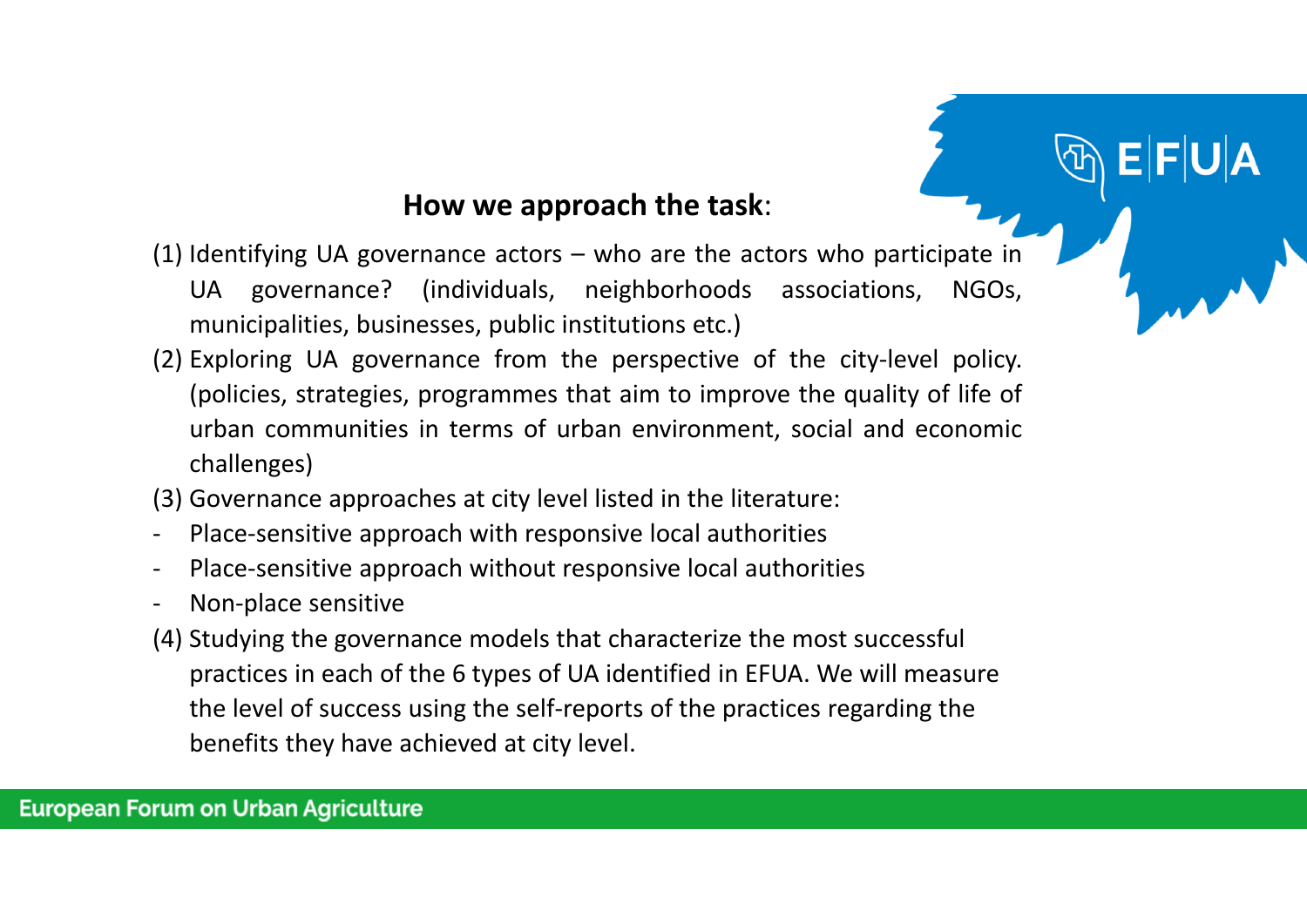**Validating the instrument for in‐depth study of UA practices' governance models**



**We need your expertise and experience with UA!**

**Get in touch at dona.pickard@gmail.com or through EFUA's coordinating team!**

**European Forum on Urban Agriculture**